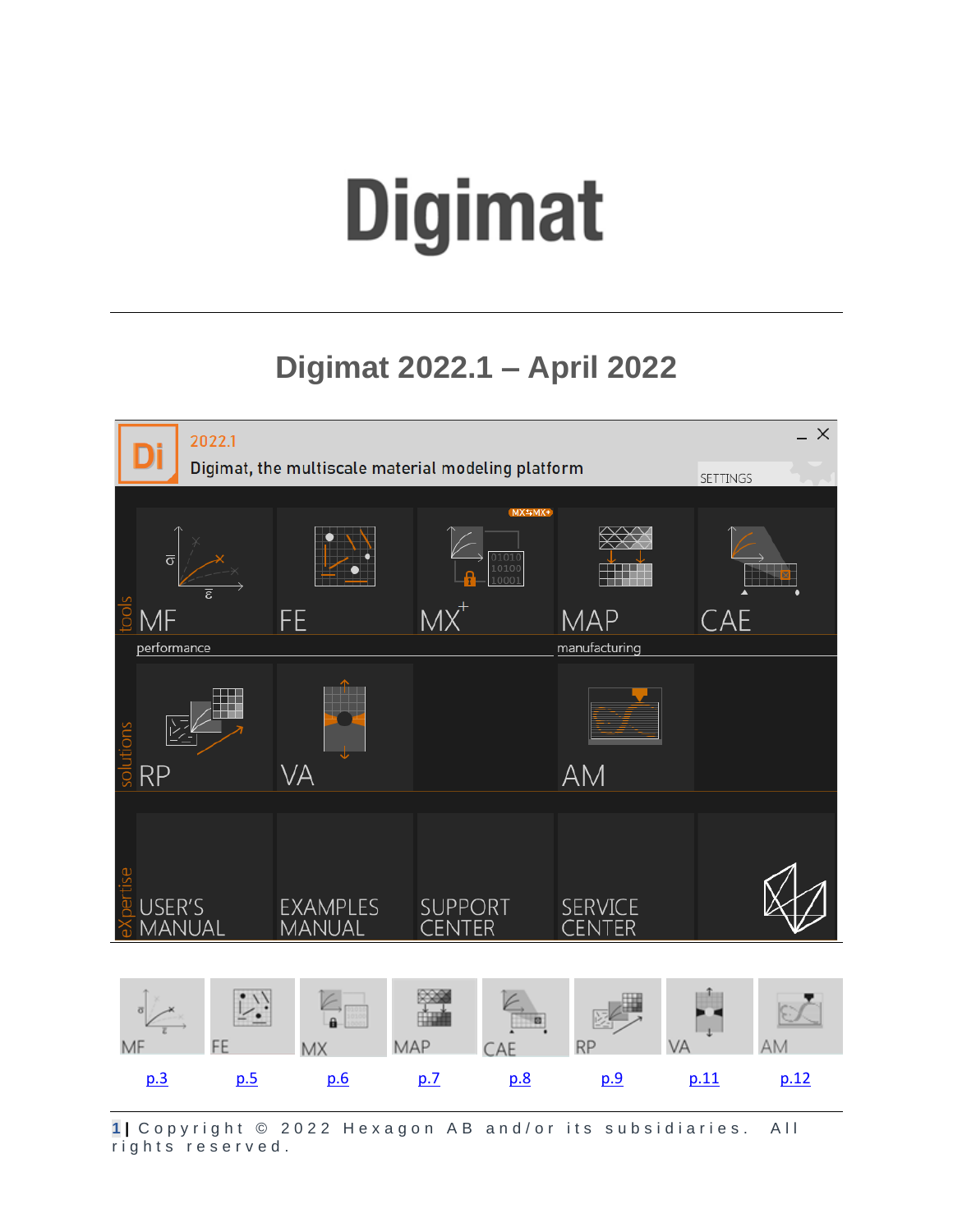# **Licensing, installation, and transversal functionalities**

• Digimat-AM standard licenses have been retired, users with existing standard license will have access Digimat-AM Advanced capabilities.

#### **Known issues**

• Pasting data to input tables in Digimat Platform, Digimat-MF, Digimat-FE, Digimat-MAP, Digimat-MX, and Digimat-CAE graphical user interfaces may lead to abnormal termination of these products.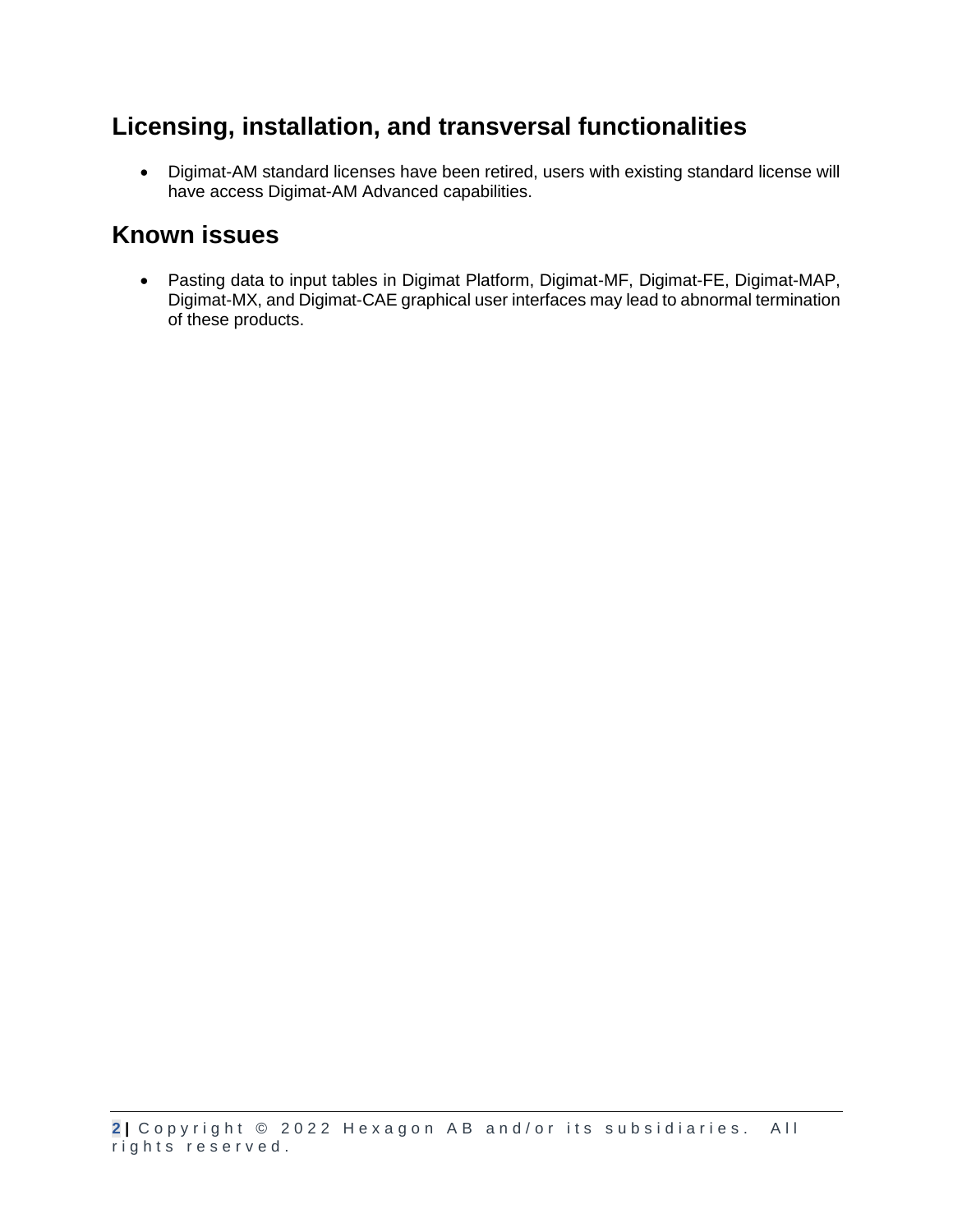<span id="page-2-0"></span>

- **Support for piecewise linear hardening function**
	- $\circ$  For improved generation of forming limit diagrams, we've added support for a piecewise linear hardening function. The required inputs now will better match with what you would expect from Forming Suite or Simufact Forming.
- **New energy-based fatigue criteria**
	- $\circ$  We've introduced a new energy-based fatigue criteria based on our work in the EU-funded IDAFIP project for short fiber-reinforced polymers. The new model allows for understanding fatigue of materials with a significantly reduced set of physical tests, mean stress sensitivity can be captured with as few as two different load ratios.

#### • **Incremental formulation for accumulated plastic strain failure criteria**

- o To better handle thermal shock workflows, we've added improved support for an incremental formulation of accumulated plastic strain failure criteria.
- **Support for coupled thermomechanical analysis**
	- $\circ$  Digimat-MF now supports coupled thermomechanical analysis to enable you to better account for the influence of temperature dependent properties on mechanical performance. It is currently only supported for unidirectional composite and homogeneous material.
- **Support for crystallinity**
	- $\circ$  In order to allow you to understand the influence of temperature cycle on crystallinity and the influence of crystallinity on the performance of your material. It is currently only supported for coupled thermomechanical analysis.
- **Usability improvement for cyclic loading**
	- o A load ratio input has been added in the definition of cyclic loading.

- **Support all orientations for conductivity computations of SFRP**
	- $\circ$  Previously you could only compute conductivity for certain orientations of transversely isotropic fibers, this limitation has been removed.
- **New result for fatigue**
	- $\circ$  You can now obtain Smax as a result from Digimat-MF when performing fatigue analysis.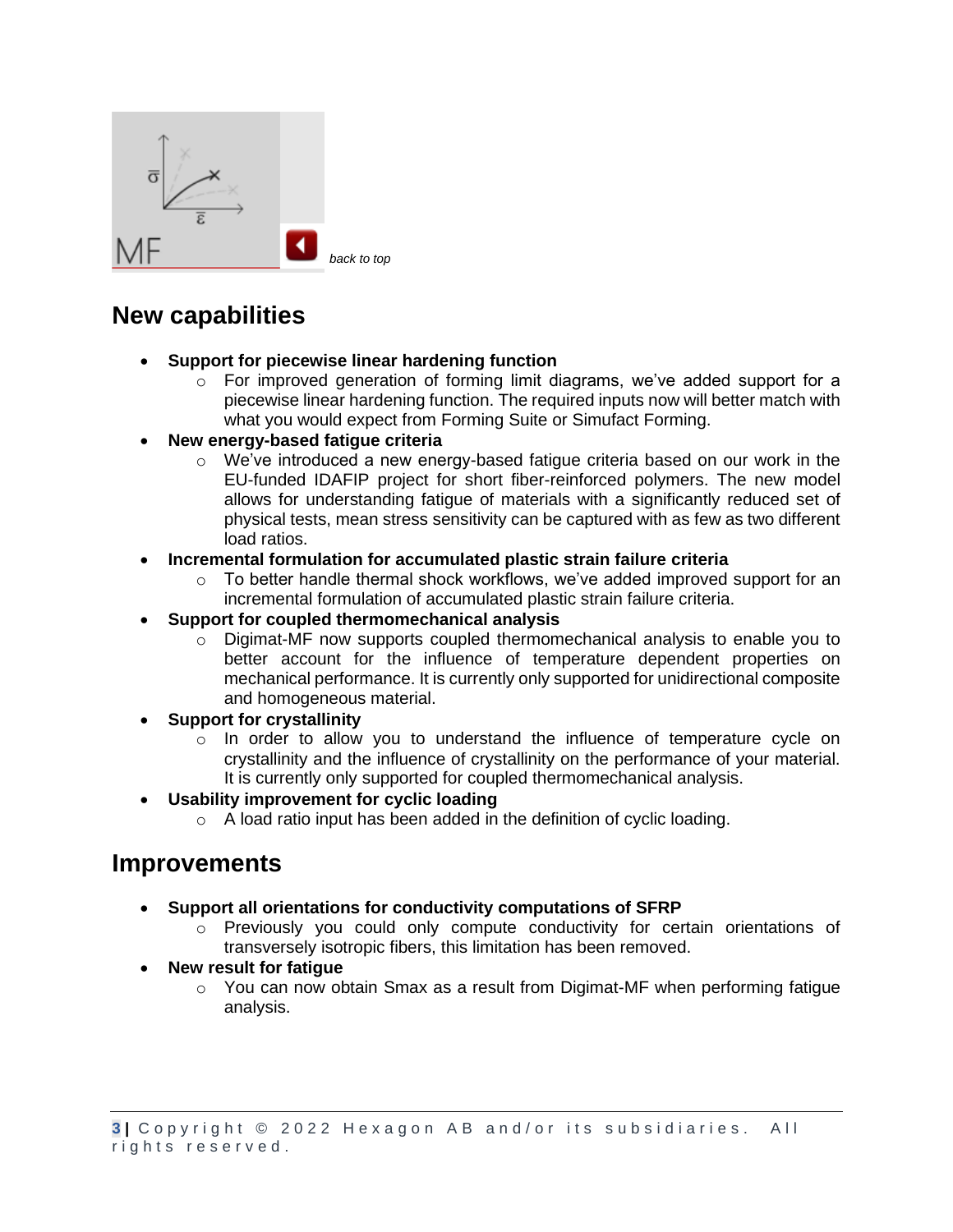### **Known issues**

• When using a multilayer microstructure containing a layer modelled as a homogeneous material, the results in the results file associated with the matrix of the corresponding layer are not correct. A possible workaround is to define a fake reinforcing inclusion with a negligible volume fraction.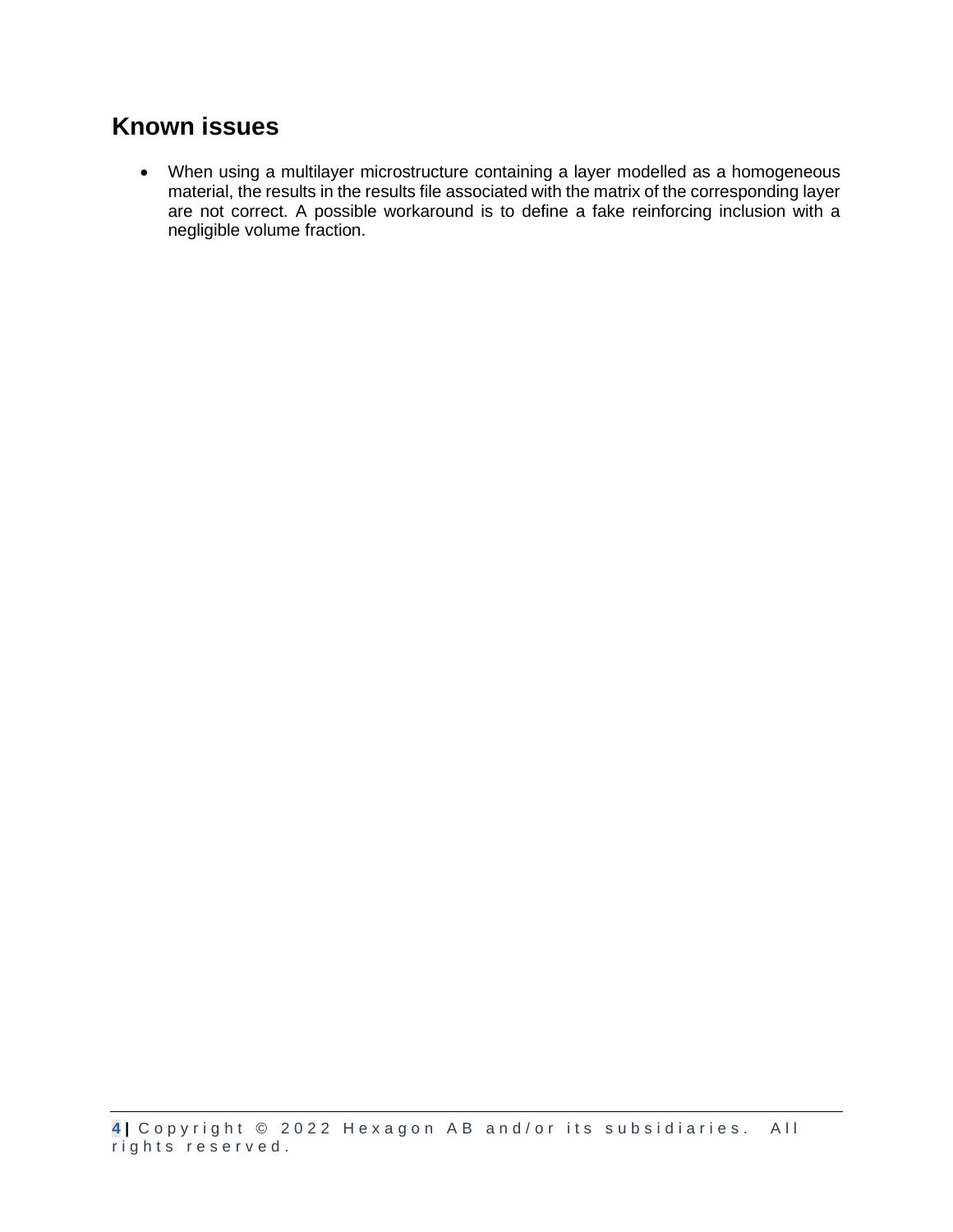<span id="page-4-0"></span>

- **Improved memory efficiency of FFT solver for linear analysis**
	- o The FFT solver should see decreased memory consumption for linear analysis, a decrease of 50-75% can be expected depending on the type of analysis.
- **Usability improvement for cyclic loading**
	- o A load ratio input has been added in the definition of cyclic loading.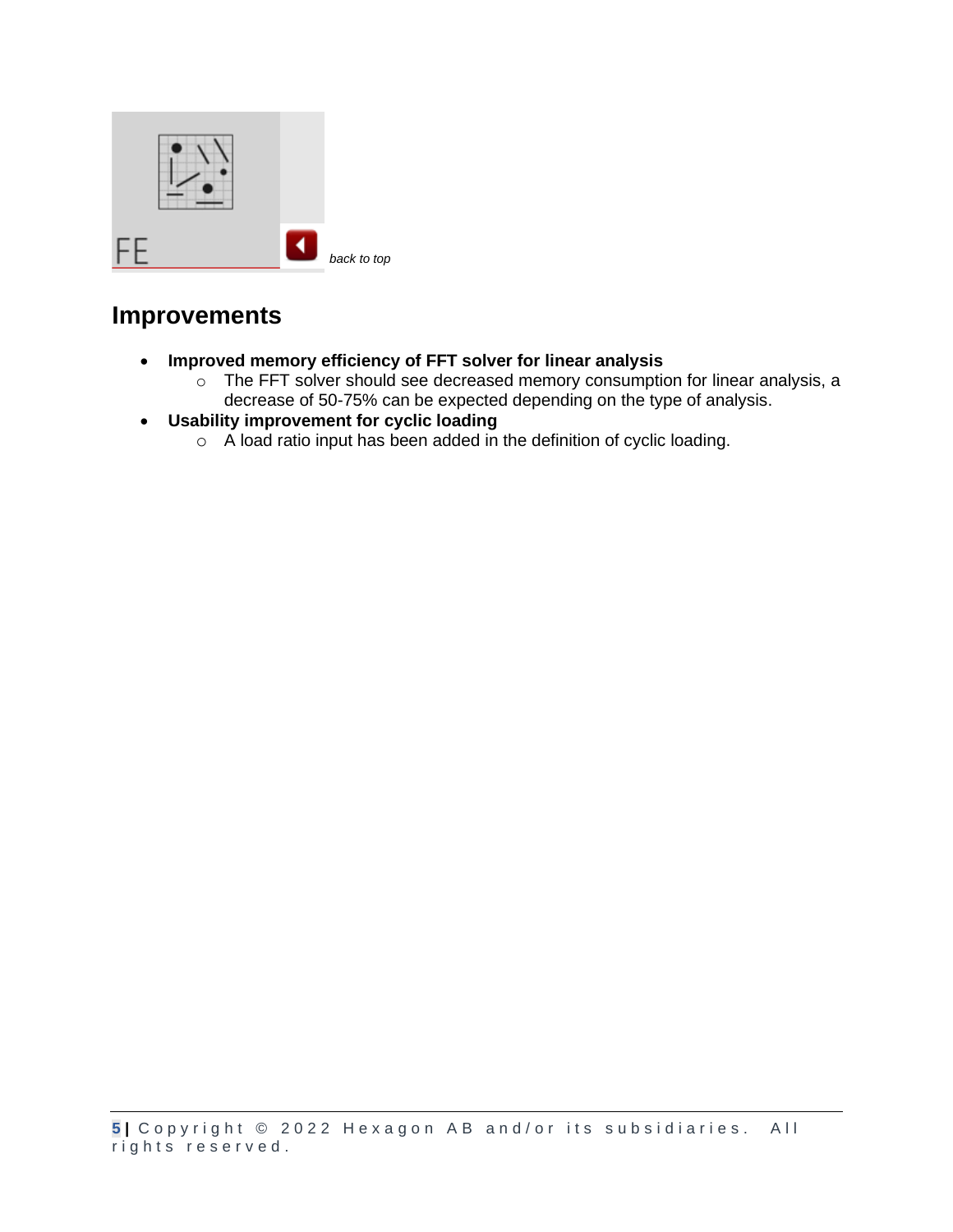<span id="page-5-0"></span>

- **Overhaul of Reverse Engineering for Failure and Strength**
	- $\circ$  The workflow for reverse engineering of failure and strength properties has been overhauled to greatly improve the usability based on customer feedback. Users will now find a streamlined workflow with dedicated steps for FEA validation, and the automatic carry through of settings when appropriate.
- **Support for Reverse Engineering for Tsai-Hill 3D failure criteria**
	- o A new workflow for reverse engineering with Tsai-Hill 3D failure criteria which is suitable for additively manufactured materials.
- **New and Updated Materials**
	- o New grades have been added from LGChem, Domo, Kurarary, Victrex, TER, Stratasys, and Markforged.
	- o Additive manufacturing materials from DSM have been changed to Covestro branded.
	- o Material grades have been removed from Dupont and SolvaySP.

#### **Known issues**

<span id="page-5-1"></span>• When loading .dsg files, the geometry name is not properly imported and need to be redefined by the user.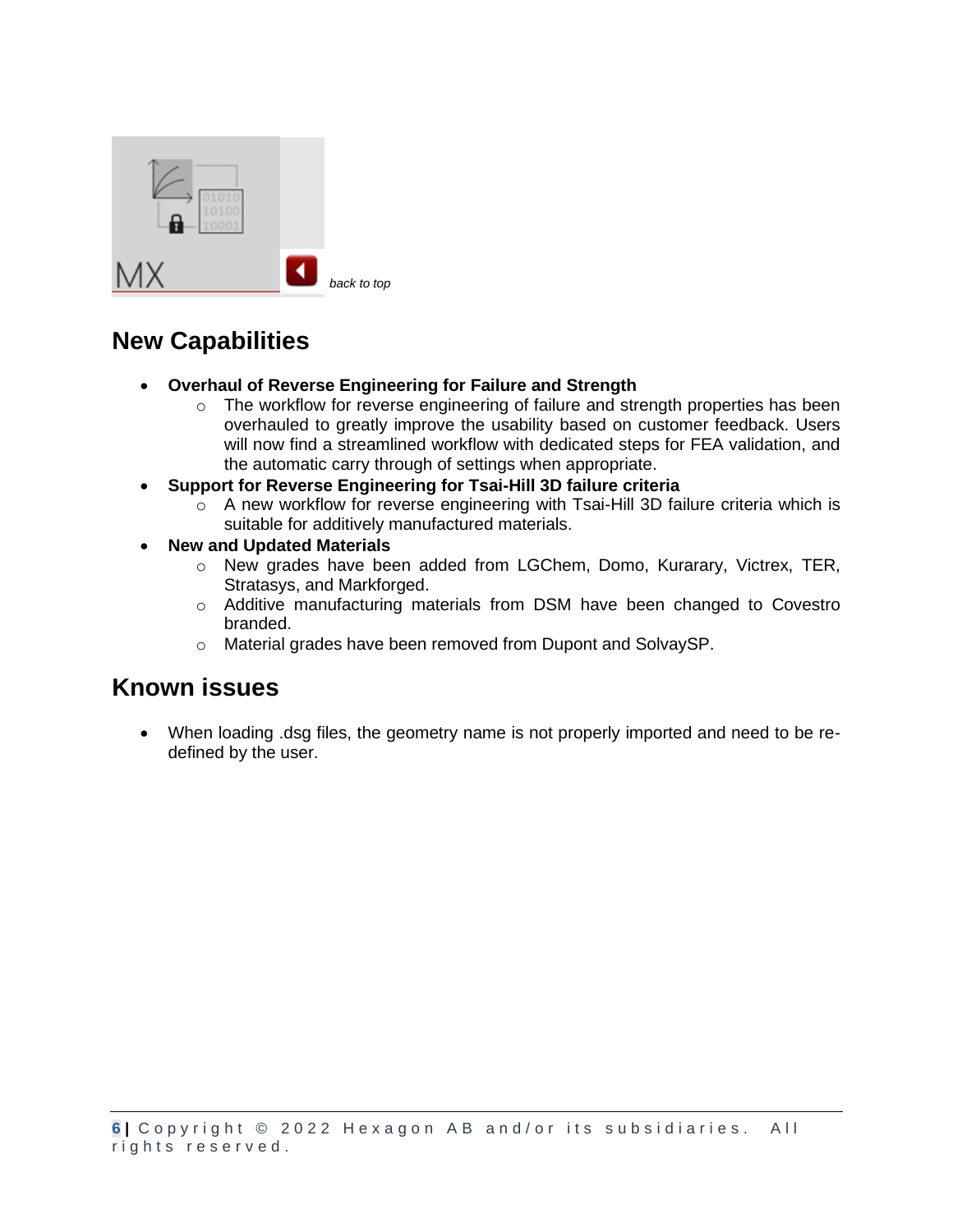| ┘ |  |
|---|--|

*[back to top](#page-0-0)*

# **New Capabilities**

- **Support for CADMOULD warpage Results**
	- o CADMOULD is now a supported source of warpage data to be used from mapping from solid to shell meshes, only data from result ID 121 will be loaded.

#### **Improvements**

- **Improved accuracy of solid to shell mapping**
	- $\circ$  A new algorithm has been implemented for solid to shell mapping that will improve the accuracy of the thickness values report. In addition, users can now specify a maximum thickness in their part to limit the extent of thickness in areas where it can be difficult to accurately compute.
- **Support for unreferenced nodes**
	- $\circ$  Previously nodes that were not referenced by a material were removed from the FEA input deck that was output from Digimat-MAP. In order to allow for use of RBEs and other connectors, unreferenced nodes will no longer be removed.

#### **Known issues**

• Digimat-MAP doesn't support weld line files that are exported from Moldflow software using other language than English (file must contain the keyword 'Time').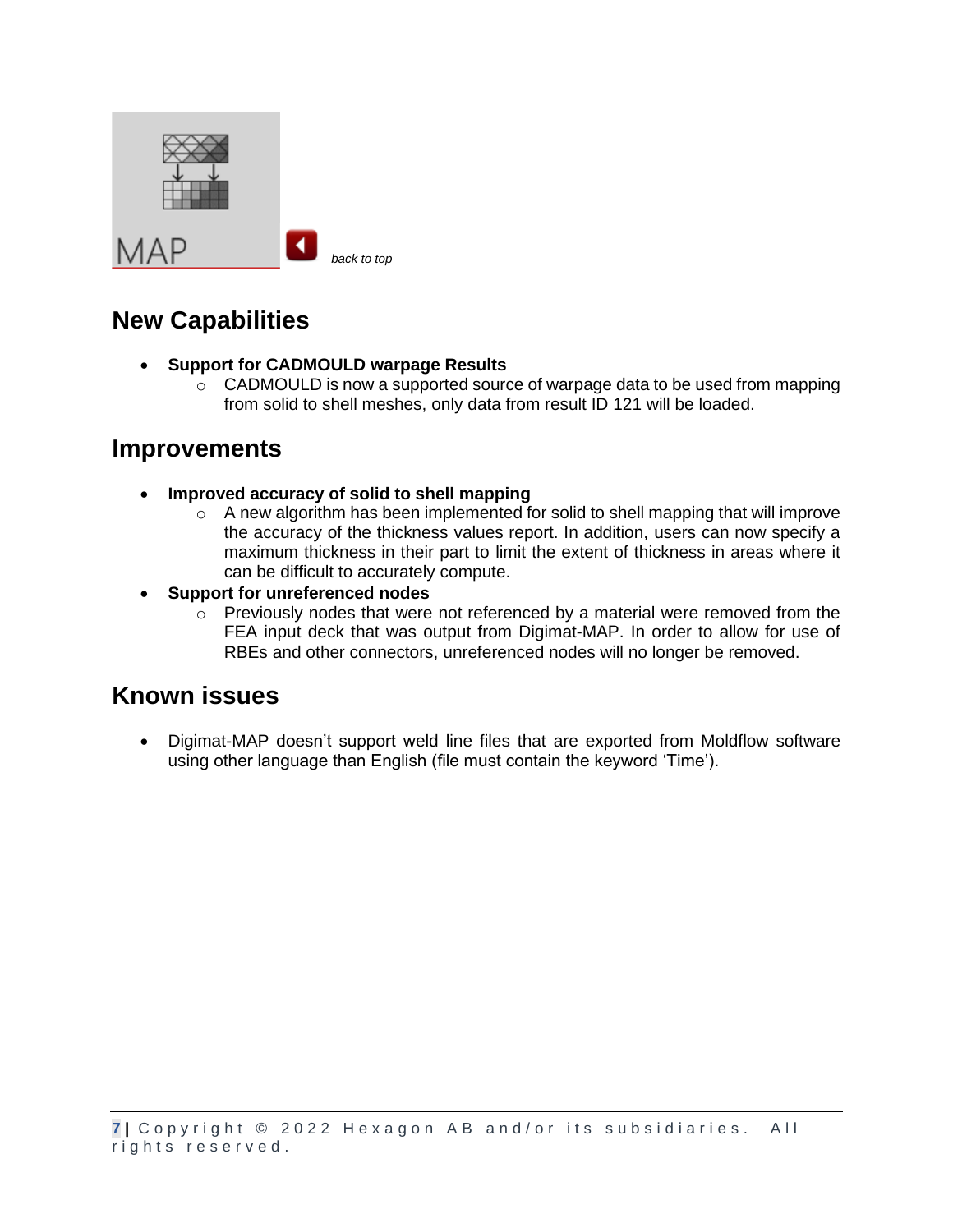<span id="page-7-0"></span>

- **Updated support of the existing interfaces with CAE software:**
	- o Addition of CAE software
		- Abaqus 2022
			- ANSYS 2022R1
			- LS-DYNA R12.1
			- Marc 2021.4
			- nCode 2022.0
			- CAEfatigue 2021.4
	- o Removal of CAE software
		- Abaqus 2019
		- Marc 2019.1
		- nCode 2020.0
		- Ansys 2019 R3
		- LS-DYNA 9.3 and R11.2.1
	- **Support for coupled thermal mechanical analysis with and without crystallinity**
		- $\circ$  In order to allow you to understand the influence of temperature cycle on crystallinity and the influence of crystallinity on the performance of your material. Currently only Marc is supported at this time.
		- o To enable solving for crystallinity, coupled thermal-mechanical analysis is now supported.

#### **Improvements**

• **New option to request CTE output for Hybrid ThermoMechanical analysis (UD and SFRP).**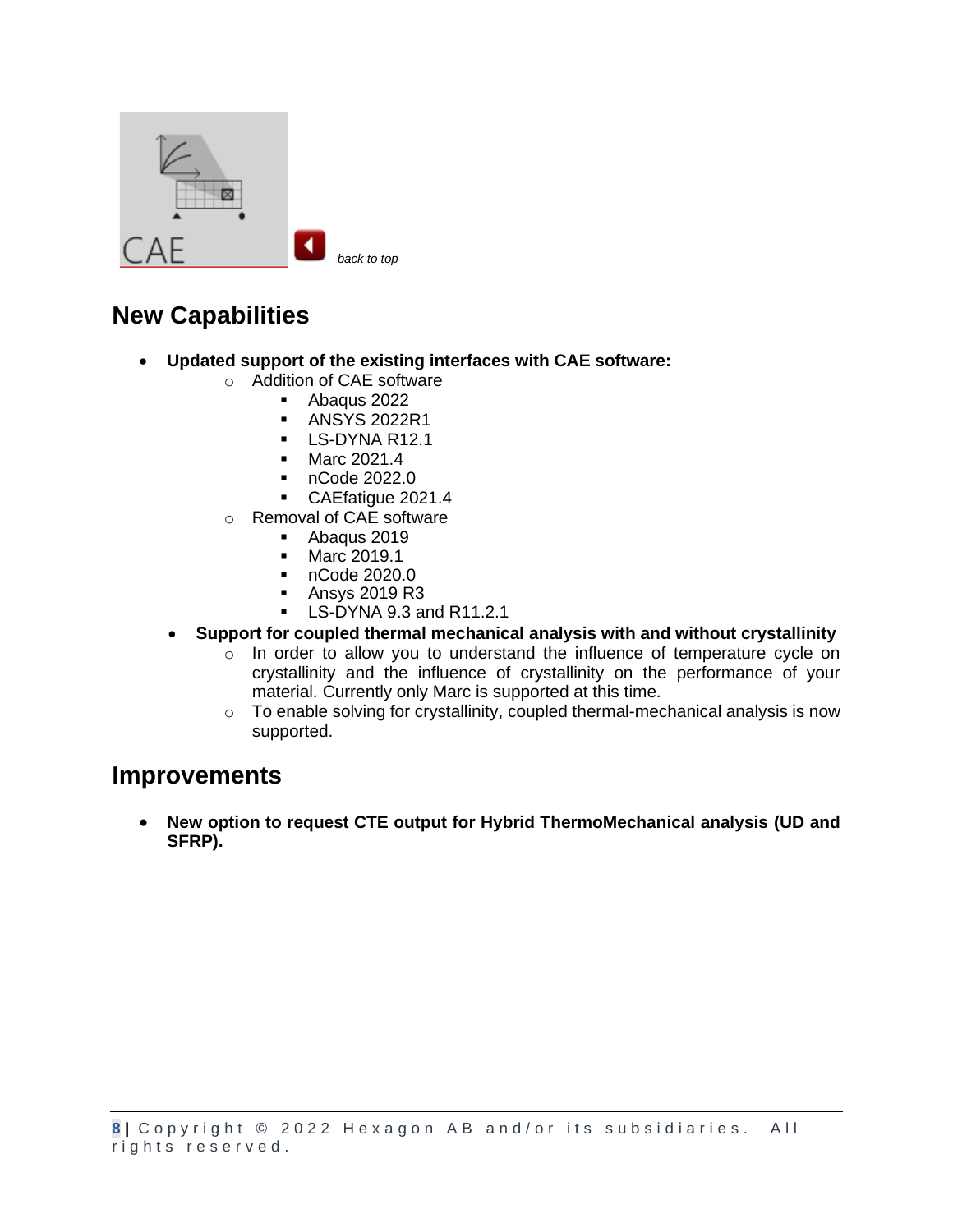<span id="page-8-0"></span>

- **Initial support for CFRP analyses**
	- $\circ$  Digimat-RP now allows you to run certain types of analyses for continuous fiber reinforced components from Digimat-RP where fiber orientation is already defined.
		- Analyses to investigate curing can be set up to run in Abaqus, Marc, and Ansys Mechanical.
		- Analyses utilizing elastic and elasto-plastic materials for CFRP components can run using a micro or hybrid solution in Marc, Abaqus, and ANSYS Mechanical.
		- Analyses utilizing progressive failure (standard and camanho) for CFRP components can be run using Marc and Abaqus.
- **Support for thermal shock workflows**
	- $\circ$  Digimat-RP now supports running thermomechanical analysis when thermal results come from an existing FEA result file.
	- $\circ$  You can now specify materials with an accumulated plastic strain failure criteria which is suitable for determining failure due to thermal shock in SFRP components.
- **Superposition enhancements**
	- o A new method for performing manual superposition using 3 points has been added to Digimat-RP, users of Digimat-MAP will already be familiar with this capability.
	- $\circ$  A quality metric on superposition is now provided to enable users to make more informed choices about improving the quality of their superposition.

- **Automatic superposition**
	- $\circ$  The quality of automatic superposition results has been improved to provide better matching percentage.
	- **Import meshes from RP/Moldex**
		- $\circ$  You can now import meshes in .msh format that are generated from Digimat-RP/Moldex to Digimat-RP to avoid needing to re-run the fiber estimator.
- **Support for FREQ3, FREQ4, and FREQ5 Nastran card**
	- o Previously input decks containing FREQ3, FREQ4, FREQ5 cards had these cards ignored, these cards are now supported.
- **New option to request CTE output for Hybrid ThermoMechanical analysis (UD and SFRP).**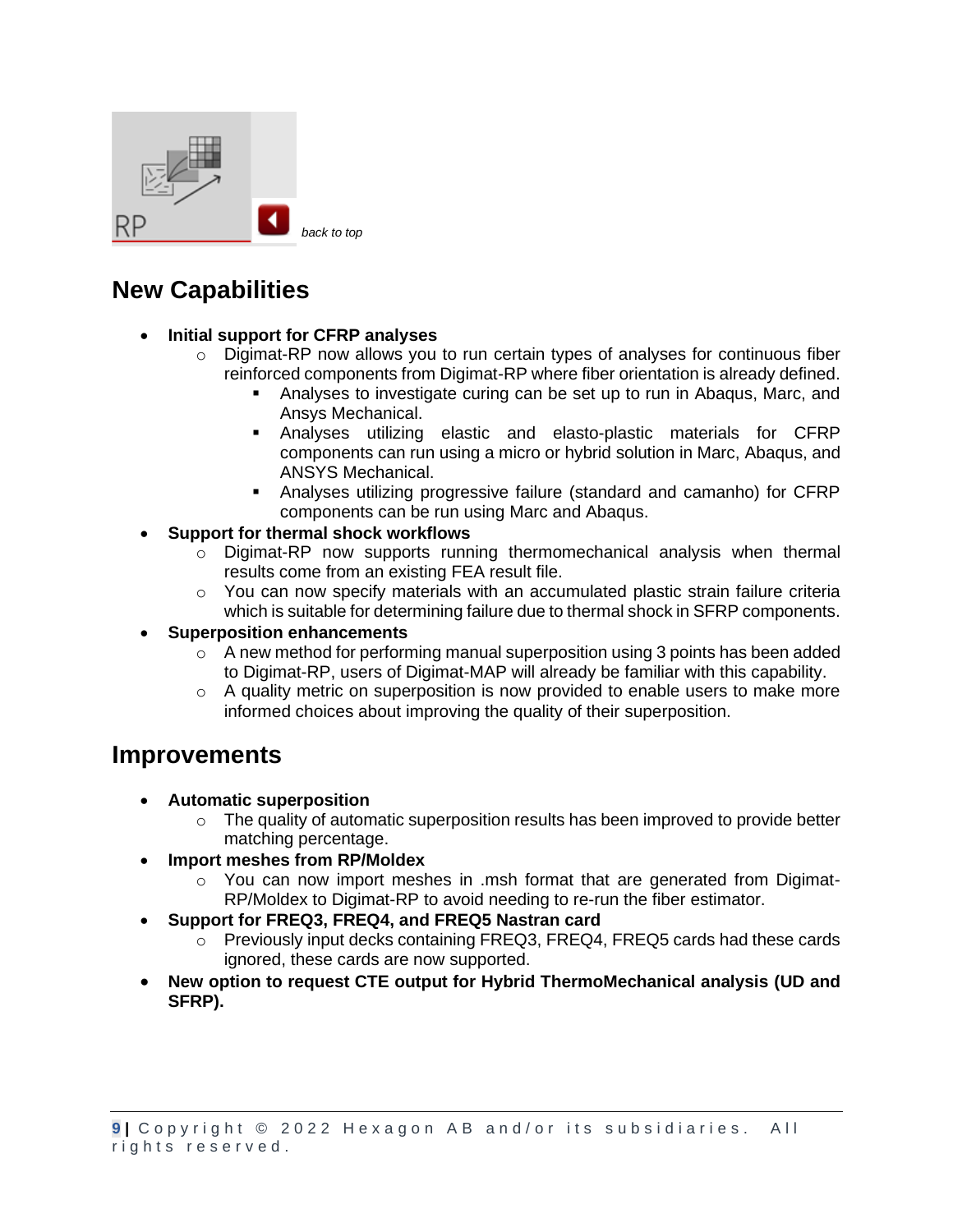# **Known issues**

- When exporting an animation or screenshot one may experience issue when using a transparent background, it is recommended in this case to use an opaque background.
- Digimat-RP doesn't support weld line data that are exported from Moldflow software using other language than English (file must contain the keyword 'Time').
- When using 3D TIMON injection files with shell elements, there is a discrepancy between strong coupling and macro solution:
	- $\circ$  When using strong coupling solution, thicknesses of shell elements will be the one of structural mesh.
	- o When using macro solution, thicknesses of shell elements will be the one of injection mesh.

This can lead to differences in results in case of important differences between thicknesses defined for injection mesh and thicknesses defined for structural mesh.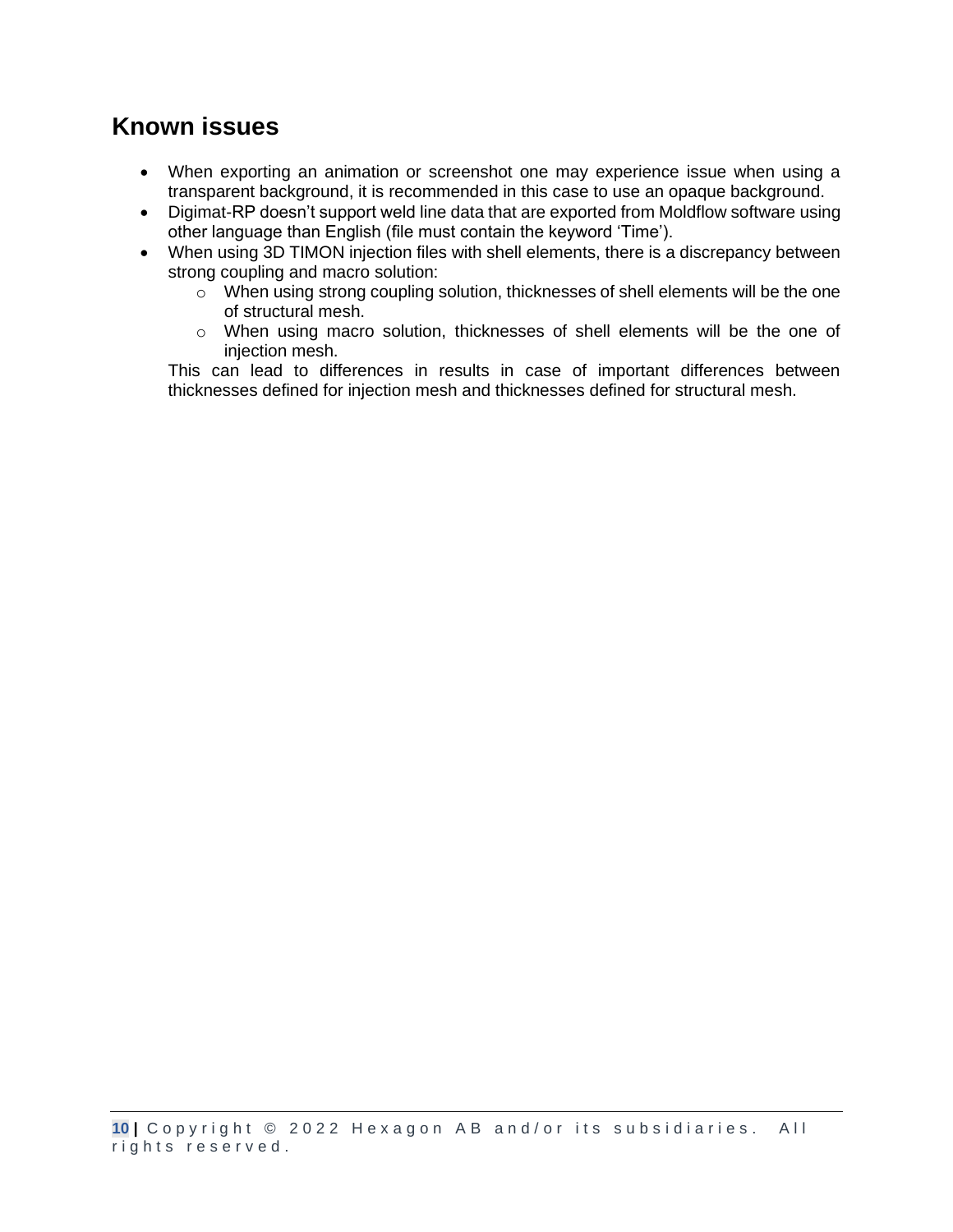<span id="page-10-0"></span>

- **Addition of curved beam strength (CBS) in the Digimat-VA tests database**
	- $\circ$  A new curved beam strength test for interlaminar strength has been added to the test database, this test is supported with both the Digimat-VA solver and Abaqus/Explicit.

#### **Improvements**

- **Combability checks for Abaqus**
	- o Digimat-VA will now check if you have a version of Abaqus installed that is compatible with Digimat-VA, and provide you information if not.

### **Known issues**

• In case of errors during the porous material properties calibration process (using Digimat-FE from Digimat-VA, when performing defect study with intra-ply or inter-ply porosities), all errors are not correctly reported in the Digimat-VA log file.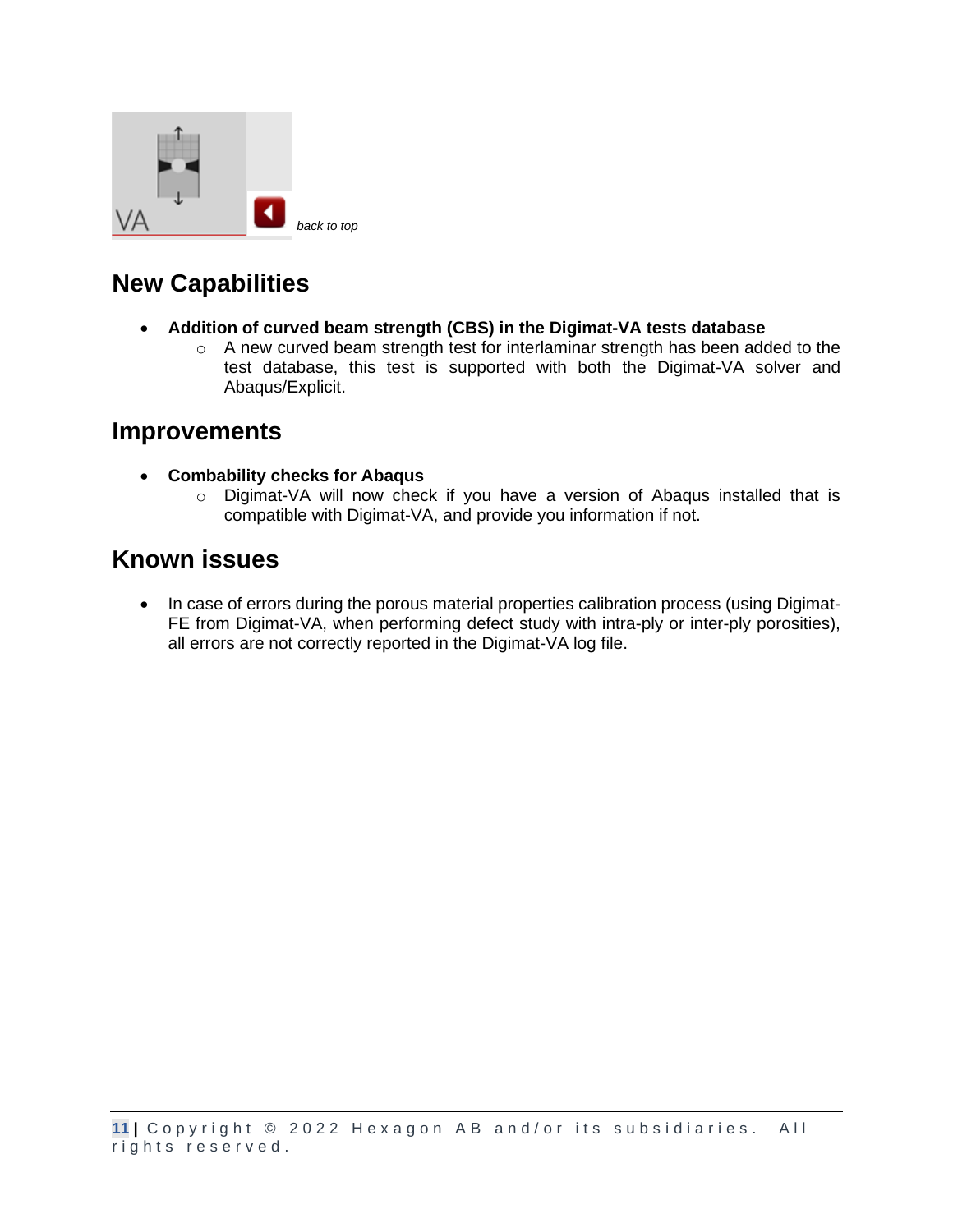<span id="page-11-0"></span>

- **SLS Accuracy Improvements**
	- $\circ$  You can now define time dependent boundary conditions to better account for changes in the thermal conditions over the course of the print and cooldown cycle.
	- $\circ$  The Iterative Sparse solver enables the usage of domain decomposition that increases the solver scalability.
- **Improved usability**
	- $\circ$  A large number of changes have been made in the user interface to improve your overall user experience and to simplify the steps required to get to having successful results.
- **SLS build cooldown utility**
	- $\circ$  In result post-processing for SLS, you can now determine the time it will take for an SLS build to cooldown to a user defined temperature to ensure part quality and enable safe unpacking.
- **New annealing step**
	- o You can now take into account the annealing of material after the printing process with a user configurable annealing step.
	- $\circ$  This step will only provide meaningful results when using a TVE or crystalline material.
- **New low fidelity SLS methodology**
	- $\circ$  A new methodology replaces the previous inherent strain methodology for SLS, which will enable faster and more accurate analyses compared to the previous methodology.

- **Improved determination of state of matter**
	- $\circ$  Previously when using mesh coarsening certain elements could be considered unmelted even though they contained printed material, improvements have been made to allow you to better capture the crystallinity in such situations.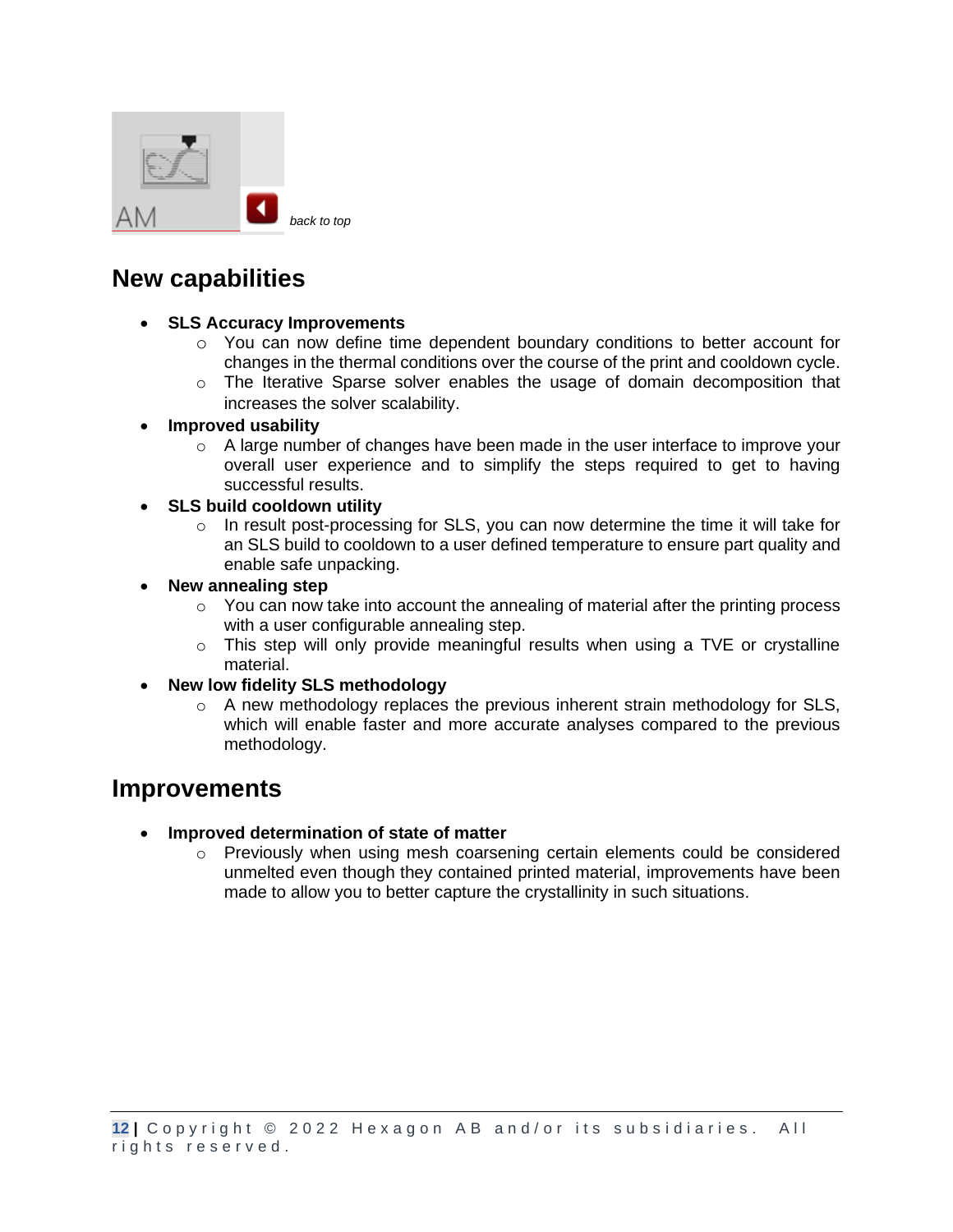### **Notes**

13 | Copyright © 2022 Hexagon AB and/or its subsidiaries. All<br>rights reserved.